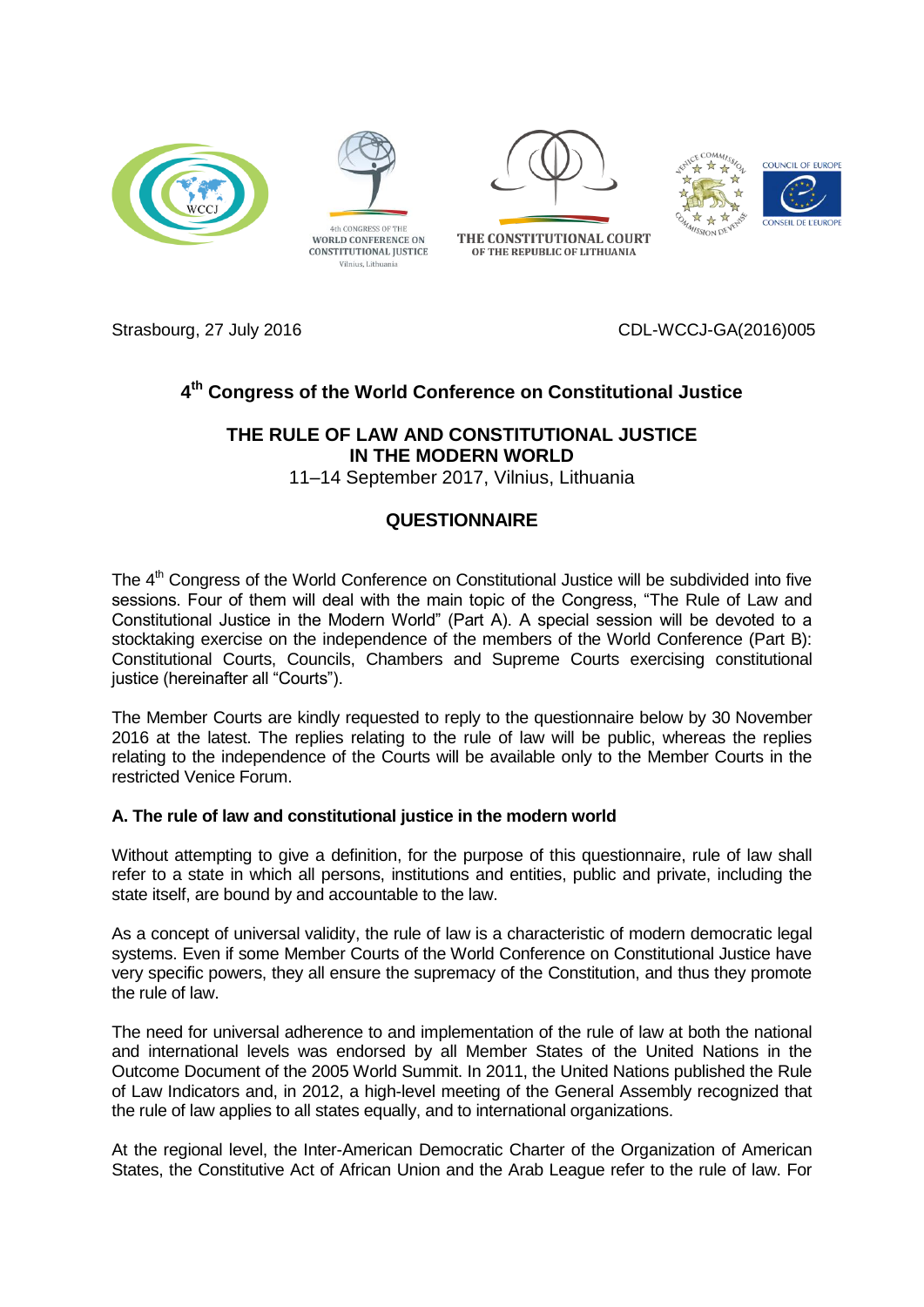the Council of Europe, the rule of law is one of the three principles which form the basis of all genuine democracy, together with individual freedom and political liberty.

While the scope of the rule of law is not always defined in the same manner in these instruments, the work of the Venice Commission may be able to provide some guidance for the 4<sup>th</sup> Congress and for the replies to this questionnaire.

Following its 2011 Report on the Rule of Law (CDL-AD(2011)003rev), the Venice Commission, in March 2016, adopted its detailed Rule of Law Checklist (CDL-AD(2016)007), which provides an overview of the wide scope of the rule of law, *inter alia,* covering legality (supremacy of the law, relationship between international law and domestic law, law-making procedures, lawmaking powers of the executive, emergency situations, private actors in charge of public tasks), legal certainty (accessibility of legislation and court decisions, foreseeability, stability and consistency, legitimate expectations, non-retroactivity, *nulla poena sine lege, res judicata),* prevention of abuse of powers, equality in and before the law and non-discrimination, access to justice (independence and impartiality of the judiciary and judges, fair trial, including effectiveness of judicial decisions, autonomy of the prosecution service). These topics can help in order to identify elements which are part of the rule of law, even when they are used without an explicit reference to this principle.

In your replies to the questions below, please briefly present the case-law of your Court whenever applicable.

### **I. The different concepts of the rule of law**

- 1. What are the relevant sources of law (e.g. the Constitution, case-law, etc.) which establish the principle of the rule of law in the legal system of your country?
- 2. How is the principle of the rule of law interpreted in your country? Are there different concepts of the rule of law: formal, substantive or other?
- 3.

Are there specific fields of law in which your Court ensures respect for the rule of law (e.g. criminal law, electoral law, etc.)?

- 4. Is there case-law on the content of the principle of the rule of law? What are the core elements of this principle according to the case-law? Please provide relevant examples from case-law.
- 5. Has the concept of the rule of law changed over time in case-law in your country? If so, please describe these changes referring to examples.
- 6. Does international law have an impact on the interpretation of the principle of the rule of law in your country?

### **II. New challenges to the rule of law**

- 7. Are there major threats to the rule of law at the national level or have there been such threats in your country (e.g. economic crises)?
- 8. Have international events and developments had a repercussion on the interpretation of the rule of law in your country (e.g. migration, terrorism)?
- 9. Has your Court dealt with the collisions between national and international legal norms? Have there been cases of different interpretation of a certain right or freedom by your Court compared to regional / international courts (e.g. the African,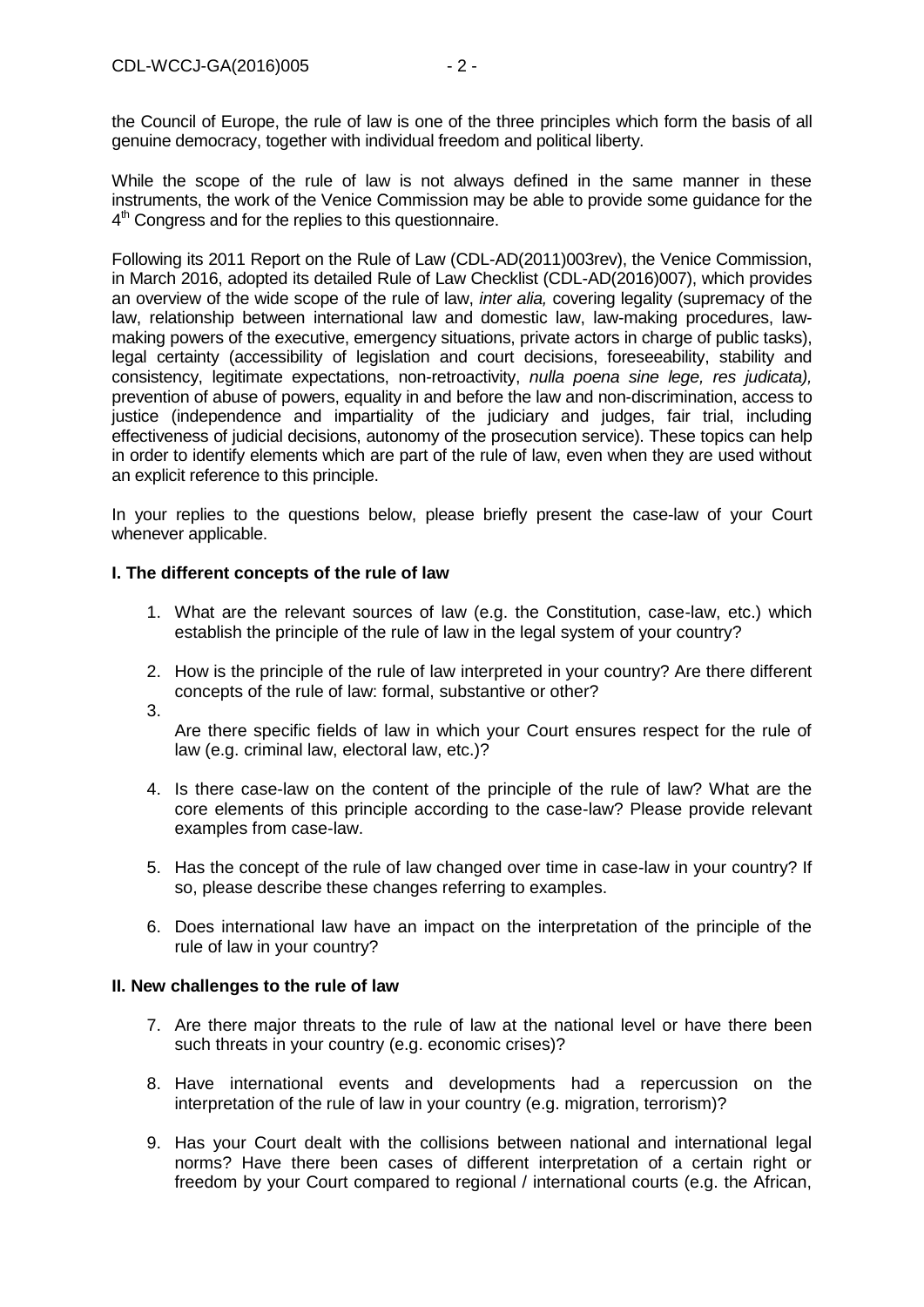Inter-American or European Courts) or international bodies (notably, the UN Human Rights Committee)? Are there related difficulties in implementing decisions of such courts / bodies? What is the essence of these difficulties? Please provide examples.

#### **III. The law and the state**

- 10. What is the impact of the case-law of your Court on guaranteeing that state powers act within the constitutional limits of their authority?
- 11. Do the decisions of your Court have binding force on other courts? Do other / ordinary courts follow / respect the case-law of your Court in all cases? Are there conflicts between your Court and other (supreme) courts?
- 12. Has your Court developed / contributed to standards for law-making and for the application of law? (e.g. by developing concepts like to independence, impartiality, acting in accordance with the law, *non bis in idem, nulla poena sine lege,* etc.).
- 13. Do you have case-law relating to respect for the rule of law by private actors exercising public functions?
- 14. Are public officials accountable for their actions, both in law and in practice? Are there problems with the scope of immunity for some officials, e.g. by preventing an effective fight against corruption? Do you have case-law related to the accountability of public officials for their actions?

#### **IV. The law and the individual**

- 15. Is there individual access to your Court (direct / indirect) against general acts / individual acts? Please briefly explain the modalities / procedures.
- 16. Has your Court developed case-law concerning access to ordinary / lower courts (e.g. preconditions, including, costs, representation by a lawyer, time limits)?
- 17. Has your Court developed case-law on other individual rights related to the rule of law?
- 18. Is the rule of law used as a general concept in the absence of specific fundamental rights or guarantees in the text of the Constitution in your country?

#### **B. Stocktaking on the independence of the Member Courts**

The 2<sup>nd</sup> Congress of the World Conference on Constitutional Justice was devoted to the topic "Separation of Powers and Independence of Constitutional Courts and Equivalent Bodies".

In view of the importance of this topic and frequent threats to the independence of some Member Courts, the Bureau of the World Conference had decided to include a special stocktaking session on the independence of the Members for all future congresses. As a  $consequence$ , already the  $3<sup>rd</sup>$  Congress in 2014 in Seoul included such a session and this will be the case for the 4<sup>th</sup> Congress in Vilnius as well. The replies to the questions below will be important for the preparation for this session.

1. Has pressure been exercised on your Court by other state powers during the consideration (examination) of cases?